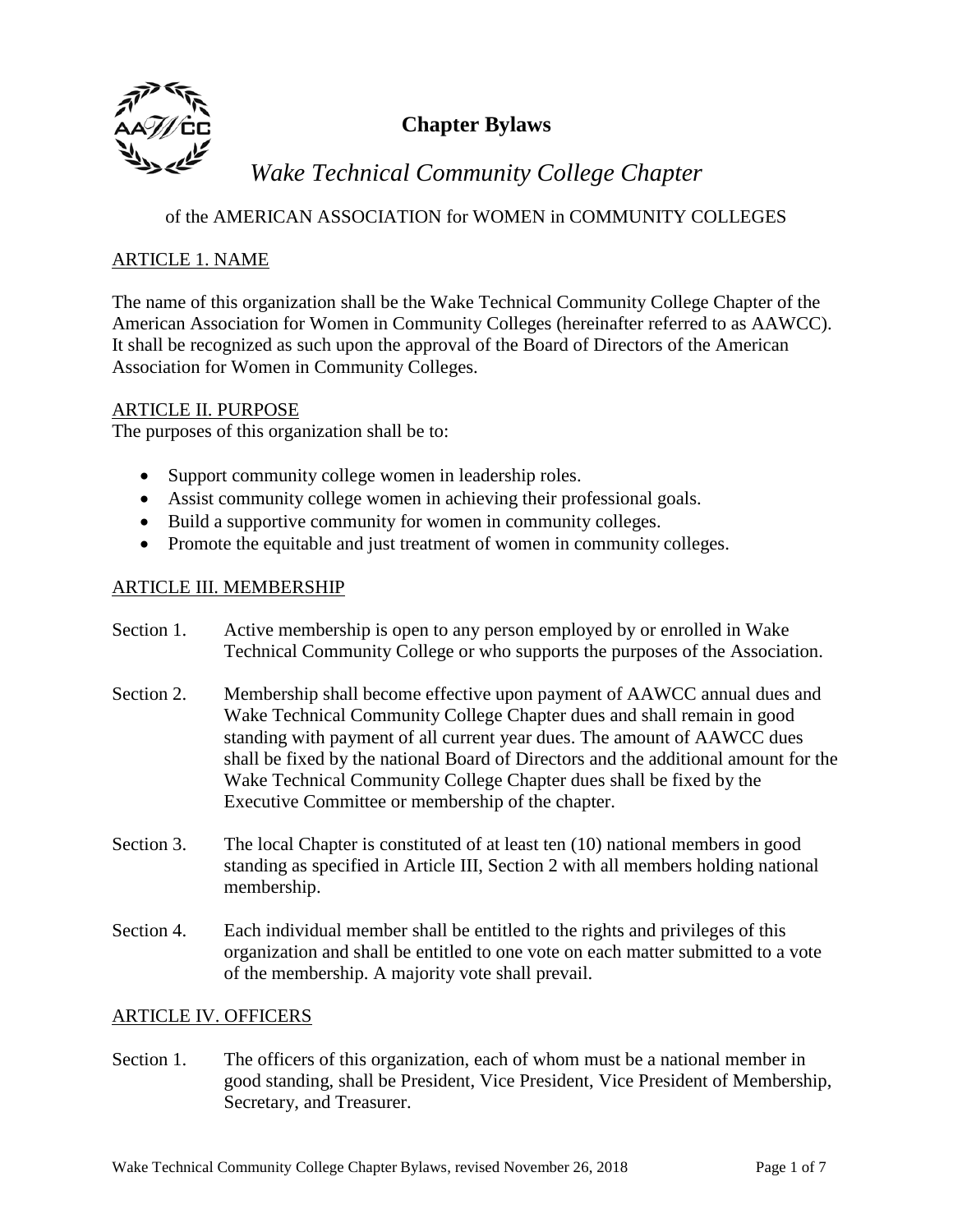- Section 2. Officers shall serve for a term of one year or until their successors have been duly elected and installed.
- Section 3. Officers shall be elected every May. A Nominations Work Group made up of no less than three active, volunteer members will determine a slate of candidates by April of each year.
- Section 4. In the event the office of President becomes vacant, the Vice President shall succeed to the office. If a vacancy occurs in any other office, the President shall have the power to make an appointment to fill the position for the remainder of the term.
- Section 5. The duties of the officers of the organization shall be as follows:
	- A. The President shall:
		- (1) Serve as the presiding officer of the organization.
		- (2) Act as the representative of the organization to external entities.
		- (3) Serve as liaison to the national association.
		- (4) Make appointments if necessary to fill vacancies in offices and on the Executive Committee.
		- (5) Call special Executive Committee meetings when necessary.
		- (6) Appoint Work Groups as necessary.
	- B. The Vice President shall assist the President and shall:
		- (1) Preside at meetings in the absence of the President
		- (2) Perform other duties assigned by the President.
	- C. The Secretary shall:
		- (1) Record and distribute the minutes for all meetings.
		- (2) Maintain all organizational records including a current roll of the membership.
	- D. The Treasurer shall:
		- (1) Be responsible for the deposit of membership dues.
		- (2) Be responsible for preparation and maintenance of the budget, including, but not limited to, an annual report to the membership.
		- (3) Maintain proper financial records and file an annual financial report with the AAWCC Regional Director and the AAWCC Vice President for Finance.
		- (4) Verify current membership status against the records of the Vice President of Membership for the annual report.
	- E. The Vice President of Membership shall:
		- (1) Maintain the roll of members.
		- (2) Be responsible for the collection of membership dues.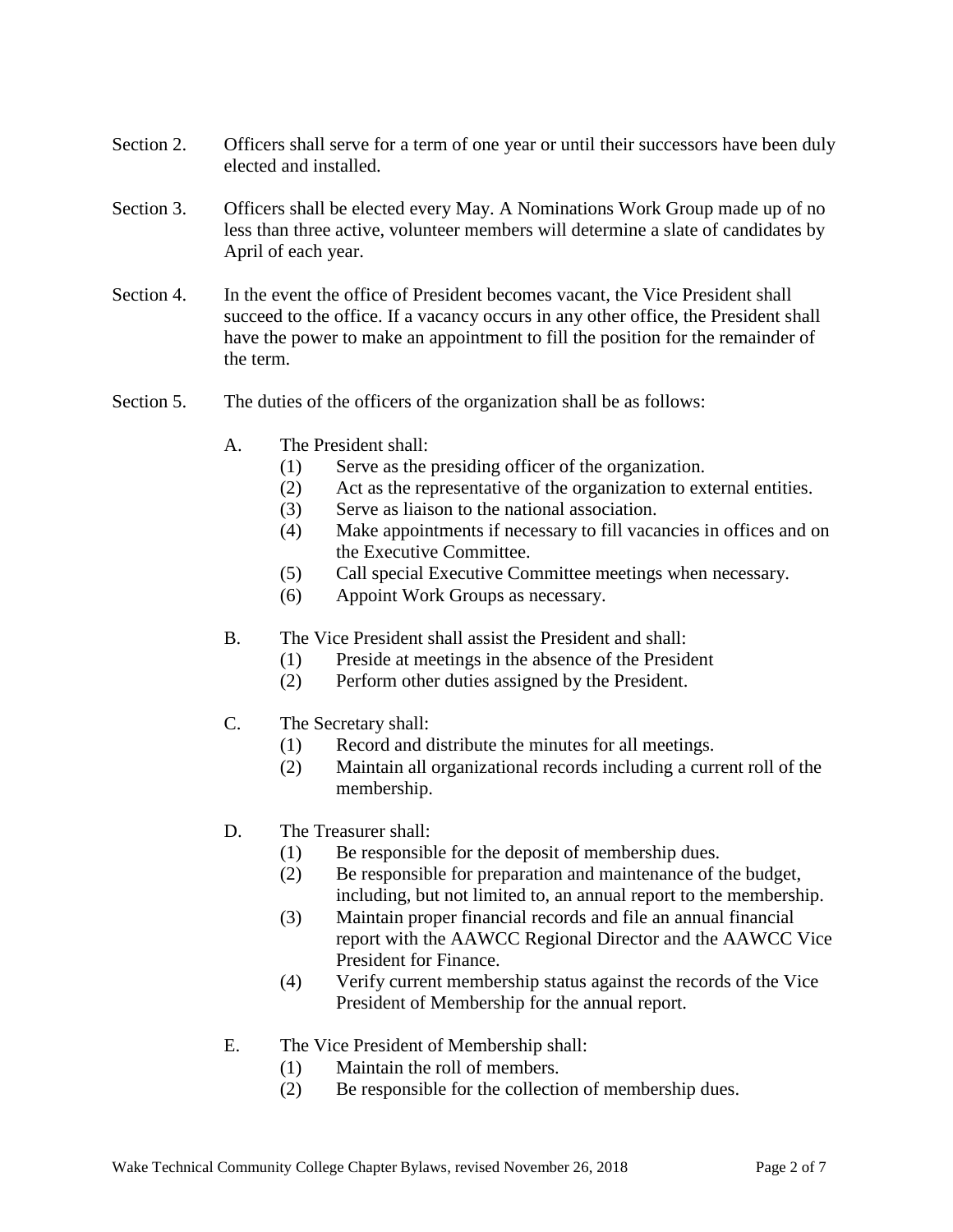(3) Be responsible for membership recruiting and retention.

## ARTICLE V. EXECUTIVE COMMITTEE AND WORK GROUPS

#### Section 1. Executive Committee

- A. The elected officers and chairs of all Work Groups are the members of the Executive Committee.
- B. The Executive Committee has authority to conduct all executive and administrative functions of the Wake Technical Community College chapter*.* Elective and referendum matters must go to the Wake Technical Community College Chapter as a whole.
- C. To ensure continuity of leadership, the Executive Committee shall be divided into three groups of three members each with rotating three-year terms. Executive Committee members may serve a maximum of three consecutive three-year terms.

Upon formation of the Wake Technical Community College Chapter, the first Executive Committee will be divided into three groups comprised of up to two officers each, as follows:

- (1) Group A will serve a full, three-year term on the Executive Committee.
- (2) Group B will serve an initial term of two years on the Executive Committee.
- (3) Group C will serve an initial term of one year on the Executive Committee.

To maintain equal distribution of members in each group, position vacancies will be filled by majority vote of the remaining Executive Committee members; the new member will serve out the remaining term of the vacated position.

#### Section 2. Work Groups

The Wake Technical Community College Chapter Executive Committee appoints chairs of Work Groups to include: Governance, Program, Nominating, Finances, and Communication.

Each Work Group reports to the Work Group Chair. Each Work Group Chair reports to the President.

Section 3. Special Work Groups The Wake Technical Community College Chapter Executive Committee will appoint members to Special Work Groups, provide the charge to the Work Group, and designate the reporting process.

#### ARTICLE VI. MEETINGS AND ACTIVITIES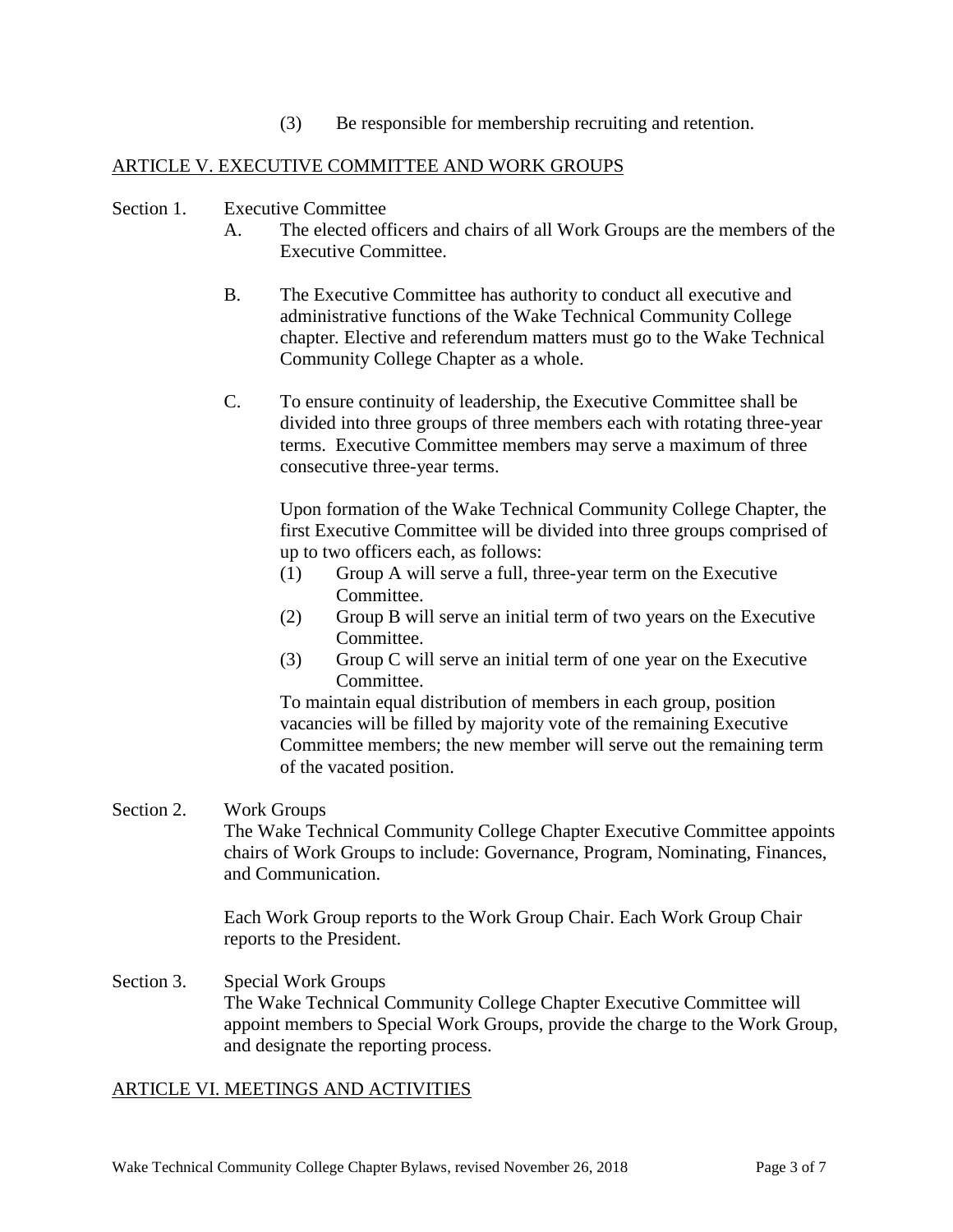The Wake Technical Community College Chapter shall conduct at least four (4) meetings or activities per year. Guests may be included in activities, although a non-member fee may be assessed for guests.

## ARTICLE VII. REPORTS

Wake Technical Community College Chapter officers will report to the appropriate AAWCC national officers information that includes, but is not limited to:

- Annual officer election [submit to Regional Director] assurance of membership [submit] to Vice President for Membership]
- Annual financial report [submit to Regional Director and Vice President for Finances]
- Semi-annual activity report [submit to Regional Director]

## ARTICLE VIII. AMENDING THE BYLAWS

The Executive Committee of the Wake Technical Community College Chapter may amend these Bylaws by majority vote at any regular or special meeting with thirty days' notice to the membership for comments on all proposed changes. Amendments to the bylaws will require a two-thirds majority vote of the Executive Committee.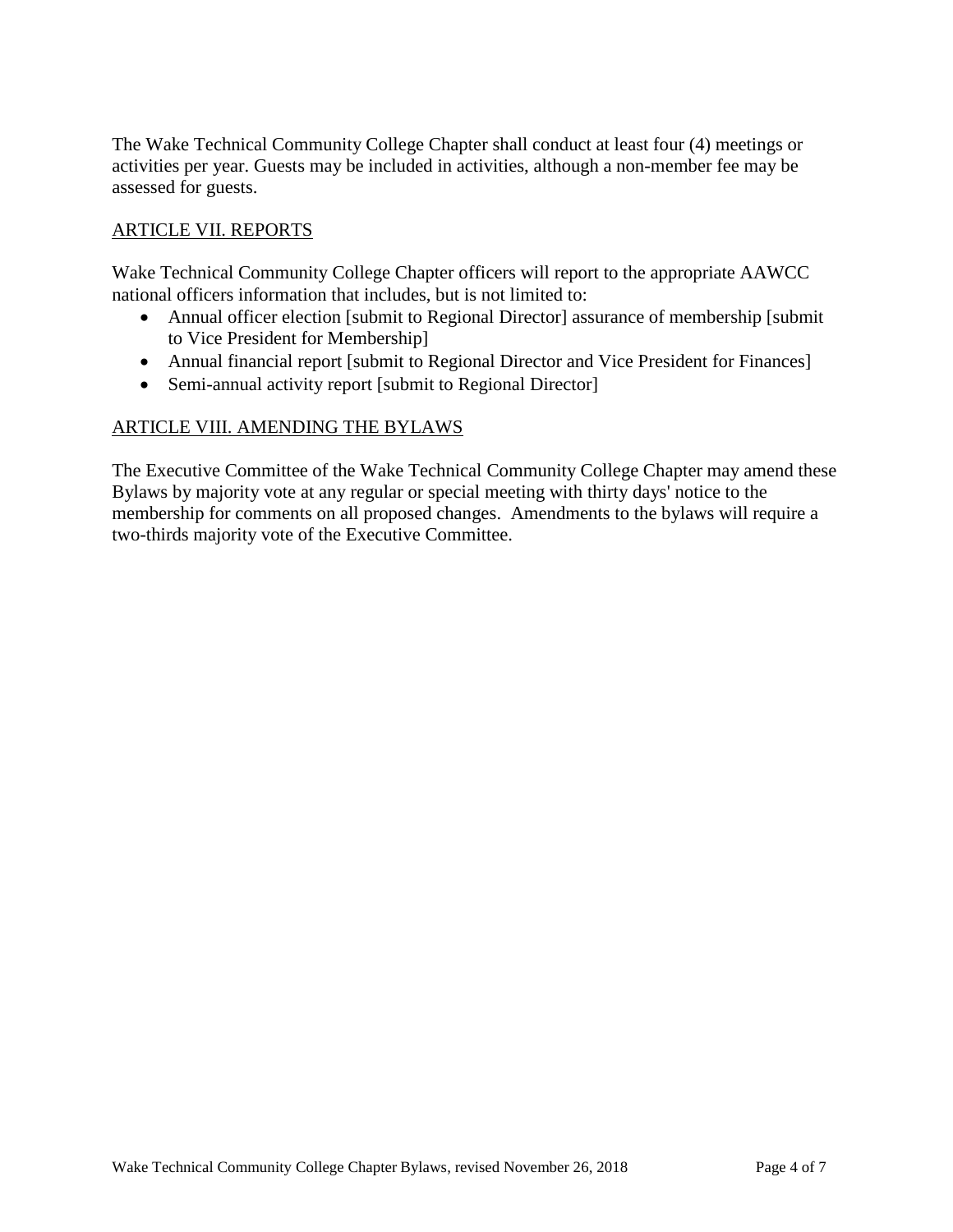### PETITION FOR LOCAL CHAPTER OR STATE SECTION STATUS

| College Affiliation: | <b>Wake Technical Community College</b>                                                                                        |  |
|----------------------|--------------------------------------------------------------------------------------------------------------------------------|--|
| Address:             | 9101 Fayetteville Rd<br>Raleigh, NC 27603                                                                                      |  |
| Initial Contact:     | HollyAnn Nye Rogers                                                                                                            |  |
| Phone:               | 919-866-5080<br>FAX: n/a                                                                                                       |  |
| Date Submitted:      | September 25, 2018, revised November 26, 2018 to change chapter name,<br>as requested by the national AAWCC Board of Directors |  |
| Region:              | 2                                                                                                                              |  |

We, the undersigned, valuing and respecting the goals and aims of the American Association for Women in Community Colleges, herein petition the AAWCC Board of Directors to formally recognize the Wake Technical Community College Chapter as a local association of the AAWCC and to acknowledge the undersigned as charter members of said chapter*.*

We agree to recognize and conform to all policies, procedures, and standards of the American Association for Women in Community Colleges.

Attached are bylaws approved by our association on September 6, 2018. Officers of this association duly elected on September 25, 2018 are:

| President:                    | HollyAnn Nye Rogers, MNM |
|-------------------------------|--------------------------|
| Vice President:               | Katie Gailes, MBA        |
| Secretary:                    | Beverly House, AS, AAS   |
| Treasurer:                    | Donna Hawkins, PhD       |
| Vice President of Membership: | Denise Barton, PhD       |

We request that the chapter be designated as Wake Technical Community College Chapter.

## FOR REGIONAL DIRECTOR USE:

| Endorse                 |           |
|-------------------------|-----------|
| Forward only            | Signature |
| Recommendation attached | Date      |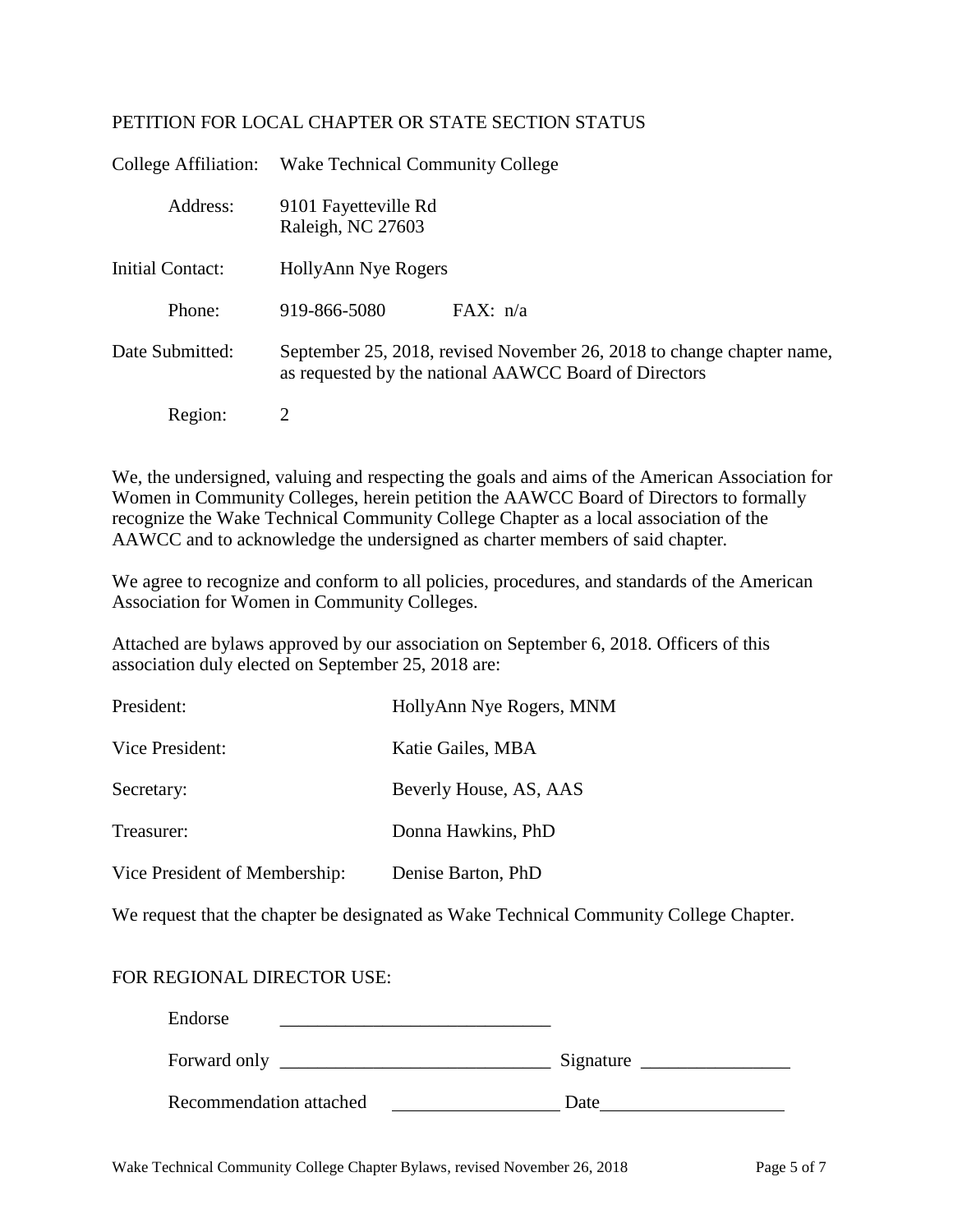## **LIST OF ALL NATIONAL MEMBERS.** (Attach additional sheets as necessary).

A minimum of ten (10) national members are required to be recognized as a chapter state section. ALL MEMBERS MUST BE NATIONAL MEMBERS.

| Name                       | Address                                 | Phone |              | Membership    |
|----------------------------|-----------------------------------------|-------|--------------|---------------|
|                            |                                         |       |              | Expires       |
| Katie Gailes, MBA          | 9101 Fayetteville Rd, Raleigh, NC 27603 |       | 919-335-1004 | June 30, 2019 |
| Carrie Bartek, EdD         | 9101 Fayetteville Rd, Raleigh, NC 27603 |       | 919-866-5586 | June 30, 2019 |
| HollyAnn Nye Rogers, MNM   | 9101 Fayetteville Rd, Raleigh, NC 27603 |       | 919-866-5080 | June 30, 2019 |
| Donna Hawkins, PhD         | 9101 Fayetteville Rd, Raleigh, NC 27603 |       | 919-335-1235 | June 30, 2019 |
| Gayle Greene, EdD          | 9101 Fayetteville Rd, Raleigh, NC 27603 |       | 919-866-5143 | June 30, 2019 |
| Denise Barton, PhD         | 9101 Fayetteville Rd, Raleigh, NC 27603 |       | 919-866-5205 | June 30, 2019 |
| Beverly House, AS, AAS     | 9101 Fayetteville Rd, Raleigh, NC 27603 |       | 919-866-5293 | June 30, 2019 |
| Maria Lafuente Fister, MEd | 9101 Fayetteville Rd, Raleigh, NC 27603 |       | 919-866-5850 | June 30, 2019 |
| Monica Gemperlein, MEd     | 9101 Fayetteville Rd, Raleigh, NC 27603 |       | 919-334-1520 | June 30, 2019 |
| Laveda Joseph, MA          | 9101 Fayetteville Rd, Raleigh, NC 27603 |       | 919-866-5364 | June 30, 2019 |